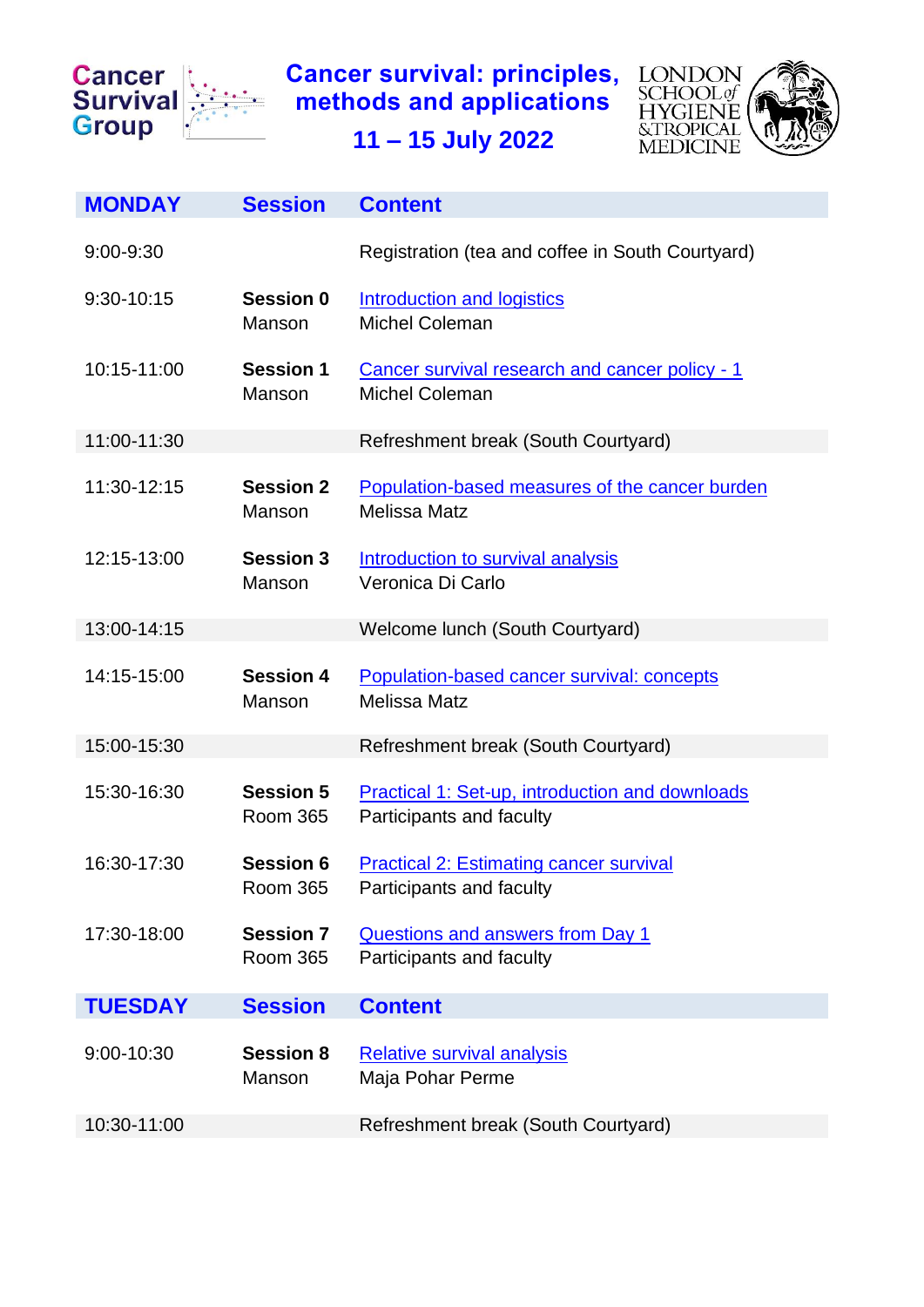<span id="page-1-9"></span><span id="page-1-8"></span><span id="page-1-7"></span><span id="page-1-6"></span><span id="page-1-5"></span><span id="page-1-4"></span><span id="page-1-3"></span><span id="page-1-2"></span><span id="page-1-1"></span><span id="page-1-0"></span>

| 11:00-12:30      | <b>Session 9</b>                     | Population-based cancer survival: data quality and<br>quality control<br>Claudia Allemani                                                   |
|------------------|--------------------------------------|---------------------------------------------------------------------------------------------------------------------------------------------|
|                  | Manson                               |                                                                                                                                             |
| 12:30-13:30      |                                      | Lunch break (on your own)                                                                                                                   |
| 13:30-14:15      | <b>Session 10</b><br>Manson          | Age-standardisation of cancer survival<br>Naomi Ssenyonga                                                                                   |
| 14:15-15:15      | <b>Session 11</b><br>Manson          | Life tables of background mortality and their impact on<br>survival estimates<br>Veronica Di Carlo                                          |
| 15:15-15:45      |                                      | Refreshment break (South Courtyard)                                                                                                         |
| 15:45-17:15      | <b>Session 12</b><br><b>Room 365</b> | Practical 3: Net survival estimation, and the impact of<br>life tables of background mortality on the estimates<br>Participants and faculty |
| 17:15-18:00      | <b>Session 13</b><br><b>Room 365</b> | <b>Questions and answers from Day 2</b><br>Participants and faculty                                                                         |
|                  |                                      | <b>Content</b>                                                                                                                              |
| <b>WEDNESDAY</b> | <b>Session</b>                       |                                                                                                                                             |
| 9:00-10:30       | <b>Session 14</b><br>Manson          | Period analysis and "prediction" of survival<br>Pamela Minicozzi                                                                            |
| 10:30-11:00      |                                      | Refreshment break (South Courtyard)                                                                                                         |
| 11:00-12:30      | <b>Session 15</b><br><b>Room 365</b> | <b>Practical 4: Period analysis and "prediction" of survival</b><br>Participants and faculty                                                |
| 12:30-13:30      |                                      | Lunch break (on your own)                                                                                                                   |
| 13:30-15:00      | <b>Session 16</b><br>Manson          | Missing data in cancer survival analysis<br><b>Helen Fowler</b>                                                                             |
| 15:00-15:30      |                                      | Refreshment break (South Courtyard)                                                                                                         |
| 15:30-17:15      | <b>Session 17</b><br><b>Room 365</b> | <b>Practical 5: Handling missing data in survival analysis</b><br><b>Students and faculty</b>                                               |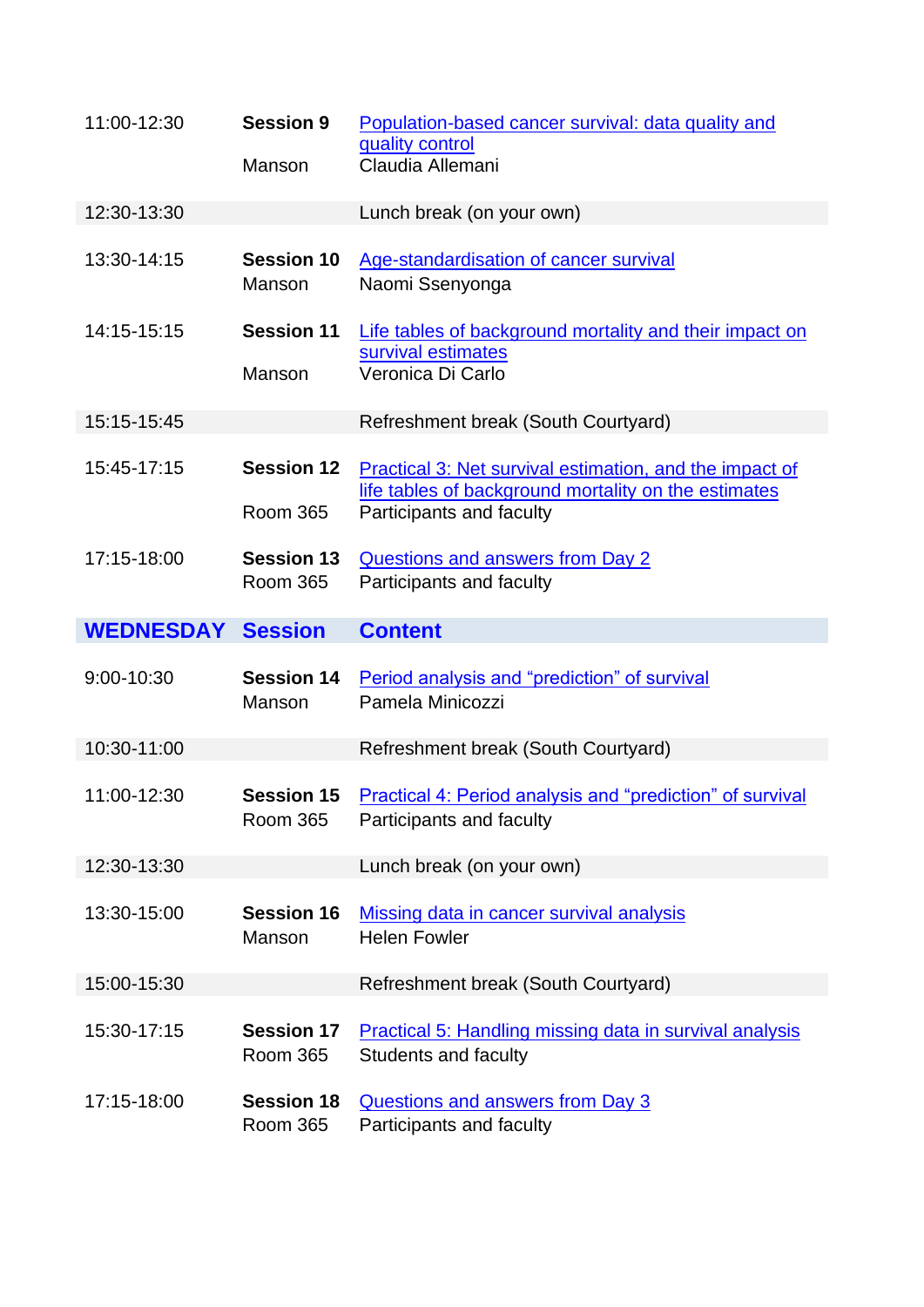<span id="page-2-9"></span><span id="page-2-8"></span><span id="page-2-7"></span><span id="page-2-6"></span><span id="page-2-5"></span><span id="page-2-4"></span><span id="page-2-3"></span><span id="page-2-2"></span><span id="page-2-1"></span><span id="page-2-0"></span>

| <b>THURSDAY</b> | <b>Session</b>                       | <b>Content</b>                                                                                                                          |
|-----------------|--------------------------------------|-----------------------------------------------------------------------------------------------------------------------------------------|
| 9:00-10:30      | <b>Session 19</b><br>Manson          | <b>Modelling net survival</b><br>Paul Dickman                                                                                           |
| 10:30-11:00     |                                      | Refreshment break (South Courtyard)                                                                                                     |
| 11:00-12:30     | <b>Session 20</b><br><b>Room 365</b> | Practical 6: Modelling net survival<br>Participants and faculty                                                                         |
| 12:30-13:30     |                                      | Lunch break (on your own)                                                                                                               |
| 13:30-14:45     | <b>Session 21</b><br>Manson          | <b>Secondary measures of cancer survival</b><br>Paul Dickman                                                                            |
| 14:45-15:15     |                                      | Refreshment break (South Courtyard)                                                                                                     |
| 15:15-16:00     | <b>Session 22</b><br>Manson          | <b>Questions and answers from Day 4</b><br>Participants and faculty                                                                     |
| 16:00-17:15     | <b>Session 23</b><br>Manson          | Cancer survival – participants' case studies<br><b>Facilitated by Fabio Girardi</b>                                                     |
| <b>FRIDAY</b>   | <b>Session</b>                       | <b>Content</b>                                                                                                                          |
| 9:00-10:00      | <b>Session 24</b><br>Manson          | Non-parametric estimation and modelling in relative<br>survival<br>Maja Pohar Perme                                                     |
| 10:00-11:00     | <b>Session 25</b><br>Manson          | Mortality-to-incidence ratio: not a valid proxy for cancer<br>survival<br><b>Michel Coleman</b>                                         |
| 11:00-11:30     |                                      | Refreshment break (South Courtyard)                                                                                                     |
| 11:30-12:30     | <b>Session 26</b><br>Manson          | International comparisons of cancer survival<br>Claudia Allemani                                                                        |
| 12:30-13:30     |                                      | Farewell lunch (South Courtyard)                                                                                                        |
| 13:30-14:30     | <b>Session 27</b><br>Manson          | Cancer patient survival as a possible evaluation of<br>medical performance: a historical viewpoint<br>Speaker and title to be confirmed |
| 14:30-15:30     | <b>Session 28</b><br>Manson          | Cancer survival research and cancer policy - 2<br><b>Michel Coleman</b>                                                                 |
| 15:30-16:00     | <b>Session 29</b><br>Manson          | <b>Tools for survival analysis</b><br>Participants and faculty                                                                          |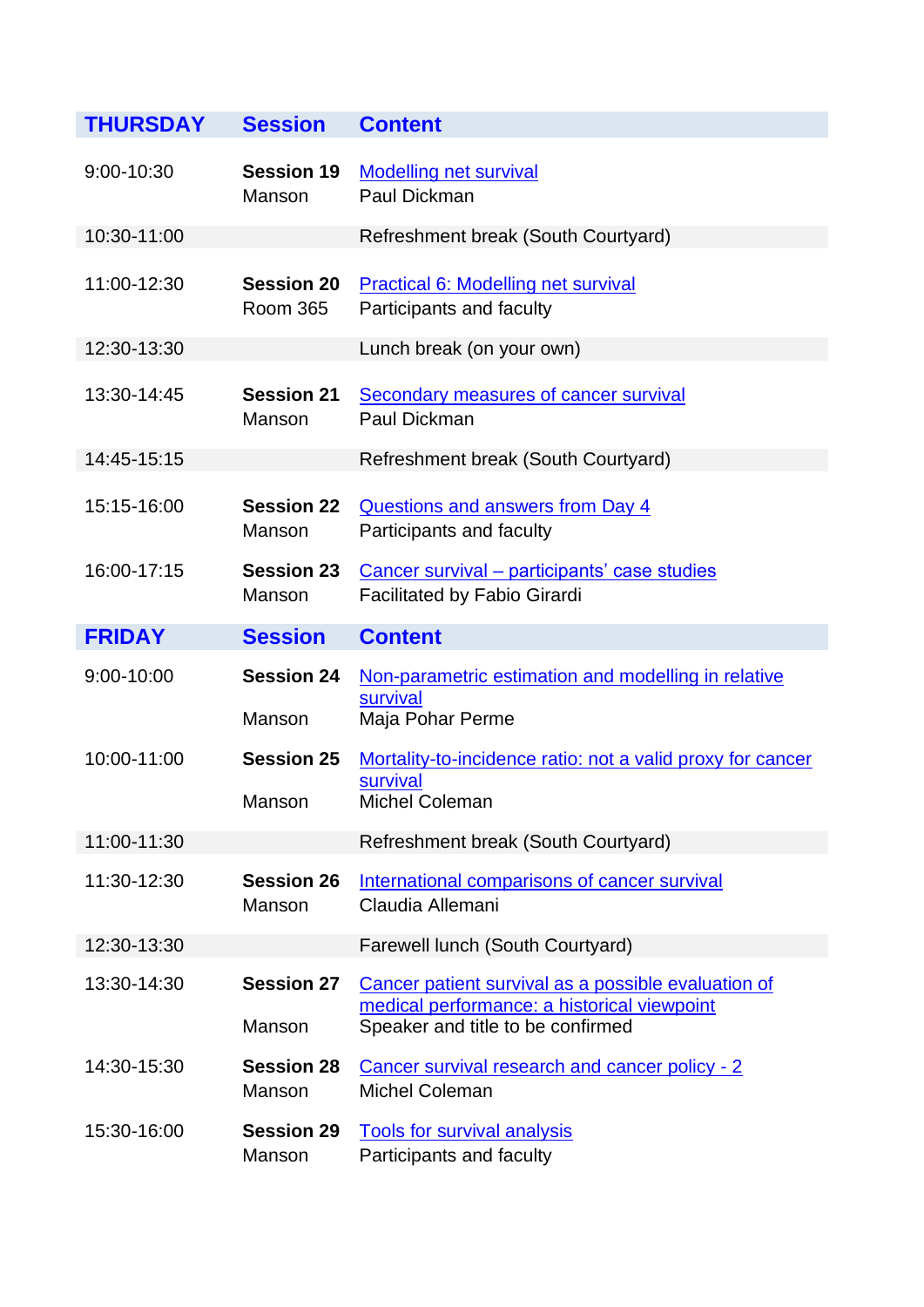# **Outline of the contents of each session**

# <span id="page-3-0"></span>**Session 0**

# **Introduction and logistics**

- Objectives of the course
- Introduction of faculty members
- Introduction of course participants
- Outline of course structure
- Presentation of course materials
- Announcements

#### **[Back](#page-0-0)**

### <span id="page-3-1"></span>**Session 1**

### **Cancer survival research and cancer policy – 1**

- Why do we study cancer survival? An introduction to the wider public health and health policy applications
- The public interest and communication with the public
- Evaluation of cancer treatment and cancer survival in the population setting
- Evaluation of cancer control policy

#### **[Back](#page-0-1)**

### <span id="page-3-2"></span>**Session 2**

### **Population-based measures of the cancer burden**

- Introduction to the concept of the cancer burden
- The need for population-based cancer registry data for incidence and survival
- Principles of population-based measures of the cancer burden
- Review of incidence, prevalence and mortality metrics
- Introduction to survival
- Relationship between measures of the cancer burden

**[Back](#page-0-2)** 

#### <span id="page-3-3"></span>**Session 3**

#### **Introduction to survival analysis**

- Introduction to time-to-event data
- Definition of the survival and hazard functions
- Actuarial and Kaplan-Meier methods for estimation of the survival function

**[Back](#page-0-3)** 

#### <span id="page-3-4"></span>**Session 4**

#### **Population-based cancer survival: concepts**

- Definition of all-cause survival
- Definition of net survival
- Introduction to the cause-specific survival setting
- Introduction to the relative survival setting

**[Back](#page-0-4)** 

## <span id="page-3-5"></span>**Session 5**

## **Practical 1 – Set-up, introduction and downloads**

• This session will include an introduction to Stata and setting up for practicals 2-6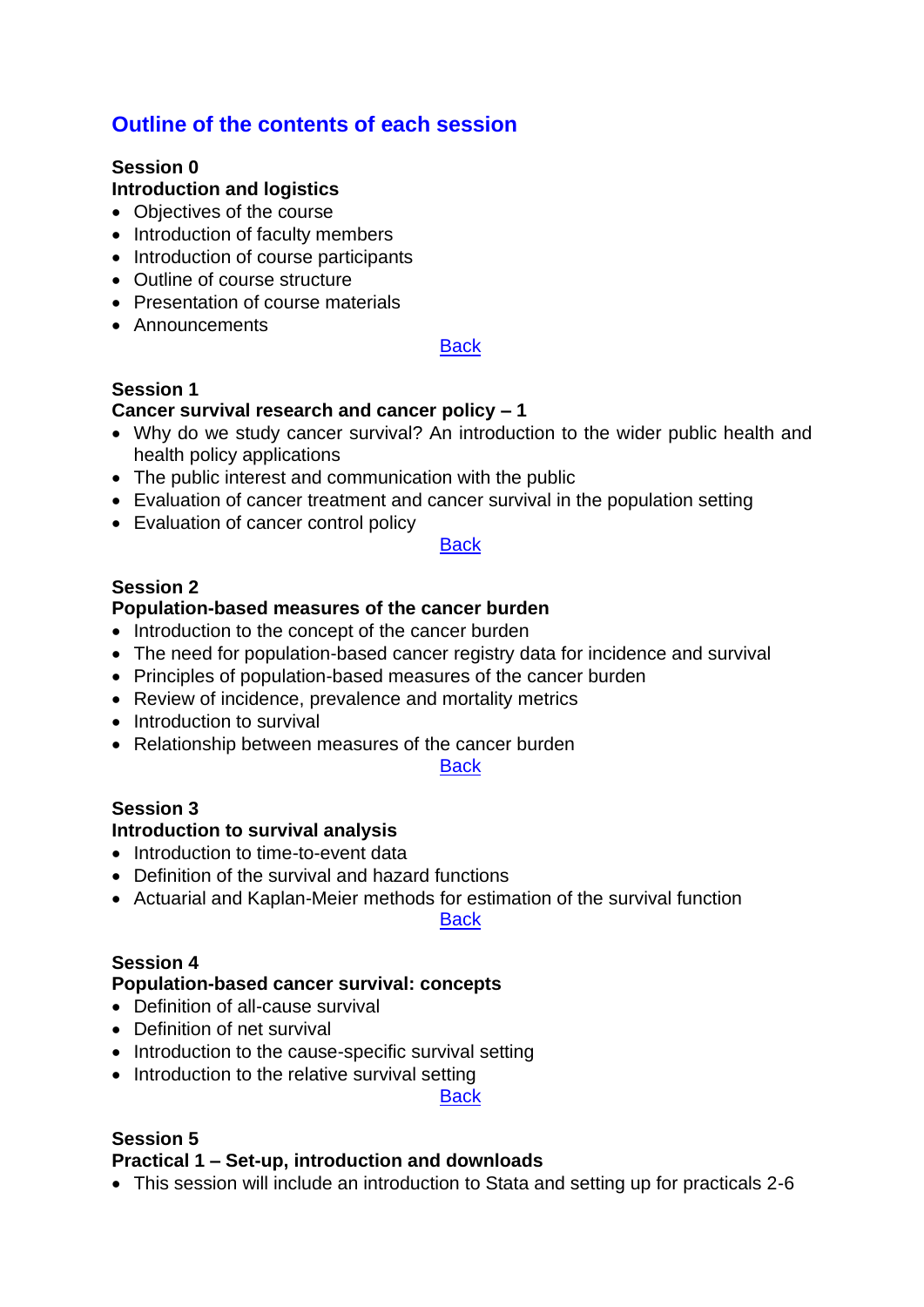• The session will be led by one of the course faculty, and other faculty members will be available to provide assistance

**[Back](#page-0-5)** 

#### <span id="page-4-0"></span>**Session 6**

#### **Practical 2 – Estimating cancer survival**

• In this session, you will have the opportunity to do practical exercises based on the themes discussed in the accompanying lecture. A practical leader will facilitate the session, and faculty members will provide assistance. Solutions will be provided during the session.

**[Back](#page-0-6)** 

# <span id="page-4-1"></span>**Session 7**

#### **Questions and answers from Day 1**

• An informal question-and-answer session on any topic covered on the first day. All participants and faculty will be invited to contribute

**[Back](#page-0-7)** 

### <span id="page-4-2"></span>**Session 8**

#### **Relative survival analysis**

- Introduction to competing risks analysis
- The various concepts in relative survival: overall survival, crude mortality, net survival, relative survival ratio
- Non-parametric estimators of relative survival measures
- Specific aspects of estimation

#### [Back](#page-0-8)

# <span id="page-4-3"></span>**Session 9**

#### **Population-based cancer survival: data quality and quality control**

- Data quality and quality control: an essential component of epidemiological research
- Background to population-based cancer registration: regional and national registries, general and specialised registries
- Registration systems: sources of data; active and passive follow-up
- Purpose of data quality indicators for cancer survival
	- $\checkmark$  to document data quality for external review
	- $\checkmark$  to ensure robust comparisons of survival
- Types of quality control:
	- $\checkmark$  on each variable (compliance with the study protocol)
	- $\checkmark$  on each record (logical coherence of variables)
	- $\checkmark$  on each data set (frequency distributions, summary measures, ...)
- Improving comparability through standard approaches to coding of topography, morphology and stage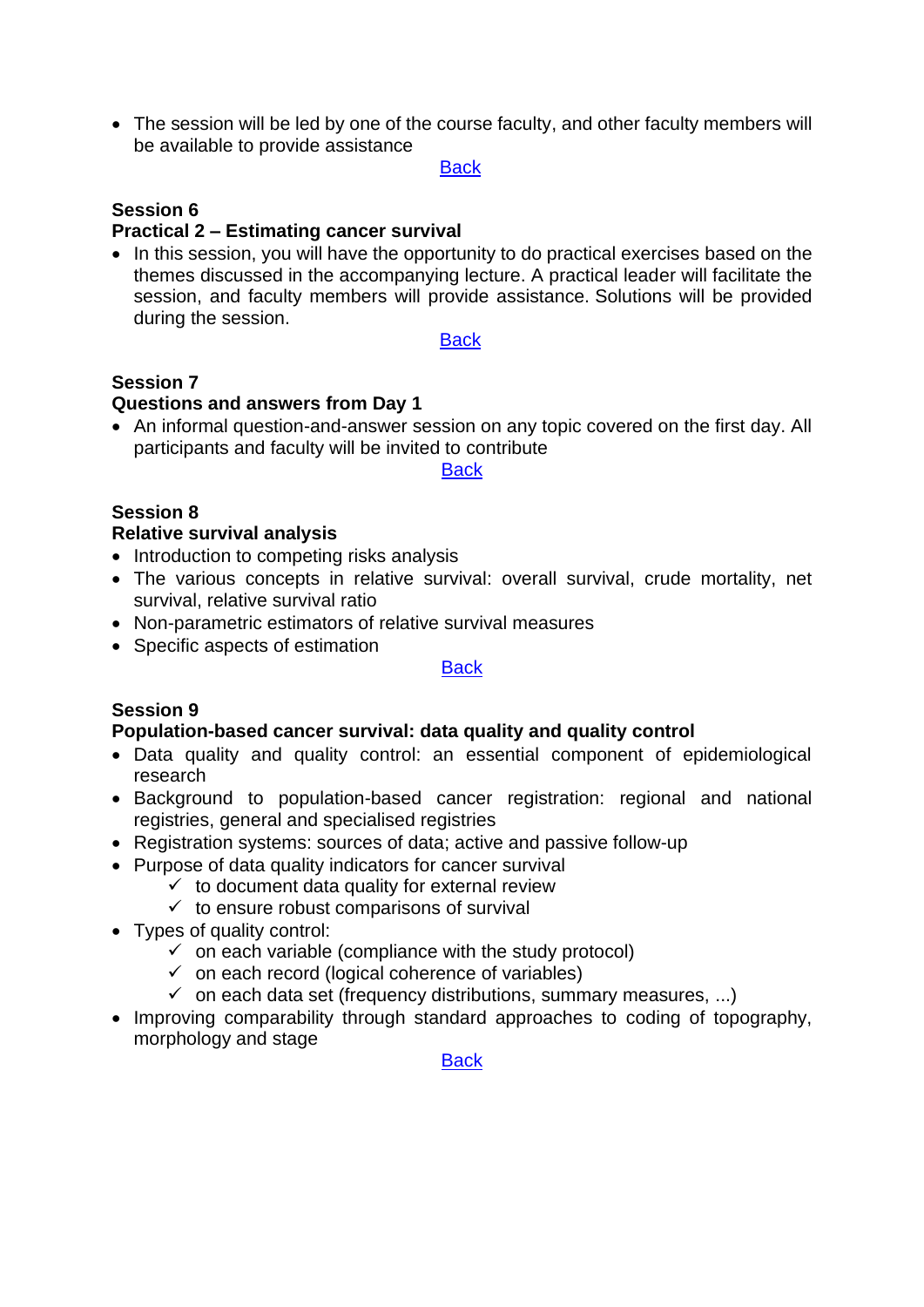## <span id="page-5-0"></span>**Session 10**

### **Age-standardisation of cancer survival**

- Importance of age standardisation
- Age-standardisation methods
- Examples of application and interpretation of age-standardised estimates
- Choice of standard weights
- Extension to multi-factor standardisation, e.g., a cancer survival index

**[Back](#page-1-1)** 

#### <span id="page-5-1"></span>**Session 11**

### **Life tables of background mortality and their impact on survival estimates**

- Life tables an historical note
- Description of main indicators
- Smoothing techniques from abridged to complete life tables
- Life tables for population sub-groups
- Role of life tables in the estimation of net survival

#### **[Back](#page-1-2)**

### <span id="page-5-2"></span>**Session 12**

#### **Practical 3 – Net survival estimation, and the impact of life tables of background mortality on the estimates**

• In this session, you will have the opportunity to do practical exercises based on the themes discussed in the accompanying lecture. A practical leader will facilitate the session, and faculty members will provide assistance. Solutions will be provided during the session.

#### **[Back](#page-1-3)**

## <span id="page-5-3"></span>**Session 13**

## **Questions and Answers from Day 2**

• An informal question-and-answer session on any topic covered on the second day. All participants and faculty will be invited to contribute.

**[Back](#page-1-4)** 

## <span id="page-5-4"></span>**Session 14**

## **Period analysis and "prediction" of survival**

- Cohort, complete and period approaches to cancer survival analysis
- Principles and theoretical basis of period analysis: analogy with expectation of life
- Application and interpretation of period survival estimates
- Developments in period analysis, including hybrid analysis

**[Back](#page-1-5)** 

#### <span id="page-5-5"></span>**Session 15**

## **Practical 4 – Period analysis and "prediction" of survival**

• In this session, you will have the opportunity to do practical exercises based on the themes discussed in the accompanying lecture. A practical leader will facilitate the session, and faculty members will provide assistance. Solutions will be provided during the session.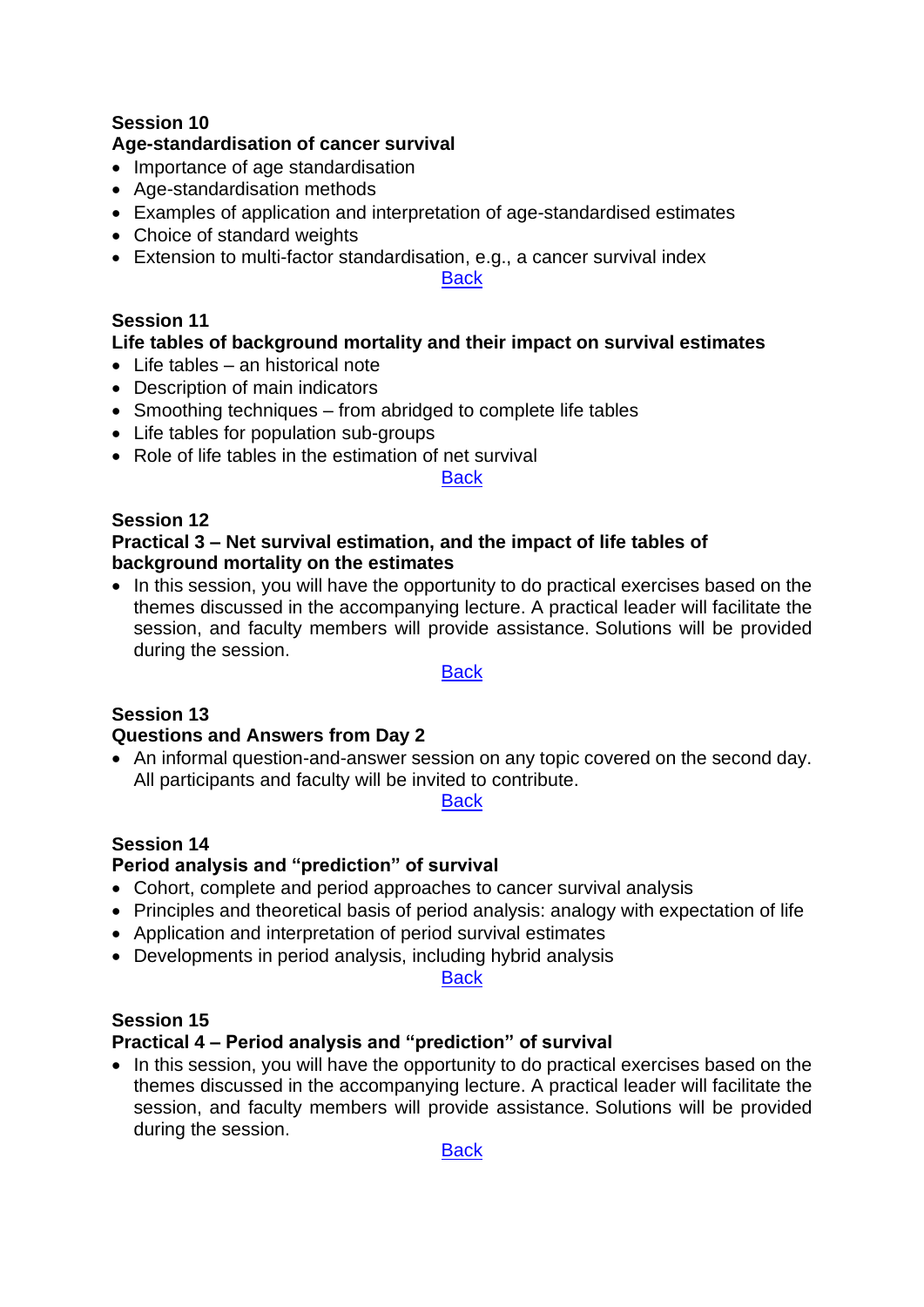## <span id="page-6-0"></span>**Session 16**

### **Missing data in cancer survival analysis**

- Missing data: a frequent problem that should not be ignored
- Missing data mechanisms
- Methods for handling missing data
- Multiple imputation
- Application of multiple imputation in cancer survival analysis

**[Back](#page-1-7)** 

## <span id="page-6-1"></span>**Session 17**

### **Practical 5 – Handling missing data in survival analysis**

• In this session, you will have the opportunity to do practical exercises based on the themes discussed in the accompanying lecture. A practical leader will facilitate the session, and faculty members will provide assistance. Solutions will be provided during the session.

#### **[Back](#page-1-8)**

# <span id="page-6-2"></span>**Session 18**

### **Questions and answers from Day 3**

• An informal question-and-answer session on any topic covered on the third day. All participants and faculty will be invited to contribute.

#### **[Back](#page-1-9)**

#### <span id="page-6-3"></span>**Session 19 Modelling net survival**

- The outcome in survival analysis can be expressed either as a survival proportion or as a mortality rate (hazard)
- Net mortality can be estimated and modelled in a cause-specific or relative survival framework. We model on the hazard scale; cause-specific or excess.
- Three modelling approaches will be presented, and their close similarities highlighted; Cox regression, Poisson regression, and flexible parametric models. The latter two can be used to model both cause-specific and excess mortality, whereas Cox regression cannot.
- The three approaches are conceptually very similar
- The proportional hazards assumption

#### **[Back](#page-2-0)**

# <span id="page-6-4"></span>**Session 20**

## **Practical 6 – Modelling net survival**

• In this session, you will have the opportunity to do practical exercises based on the themes discussed in the accompanying lecture. A practical leader will facilitate the session, and faculty members will provide assistance. Solutions will be provided during the session.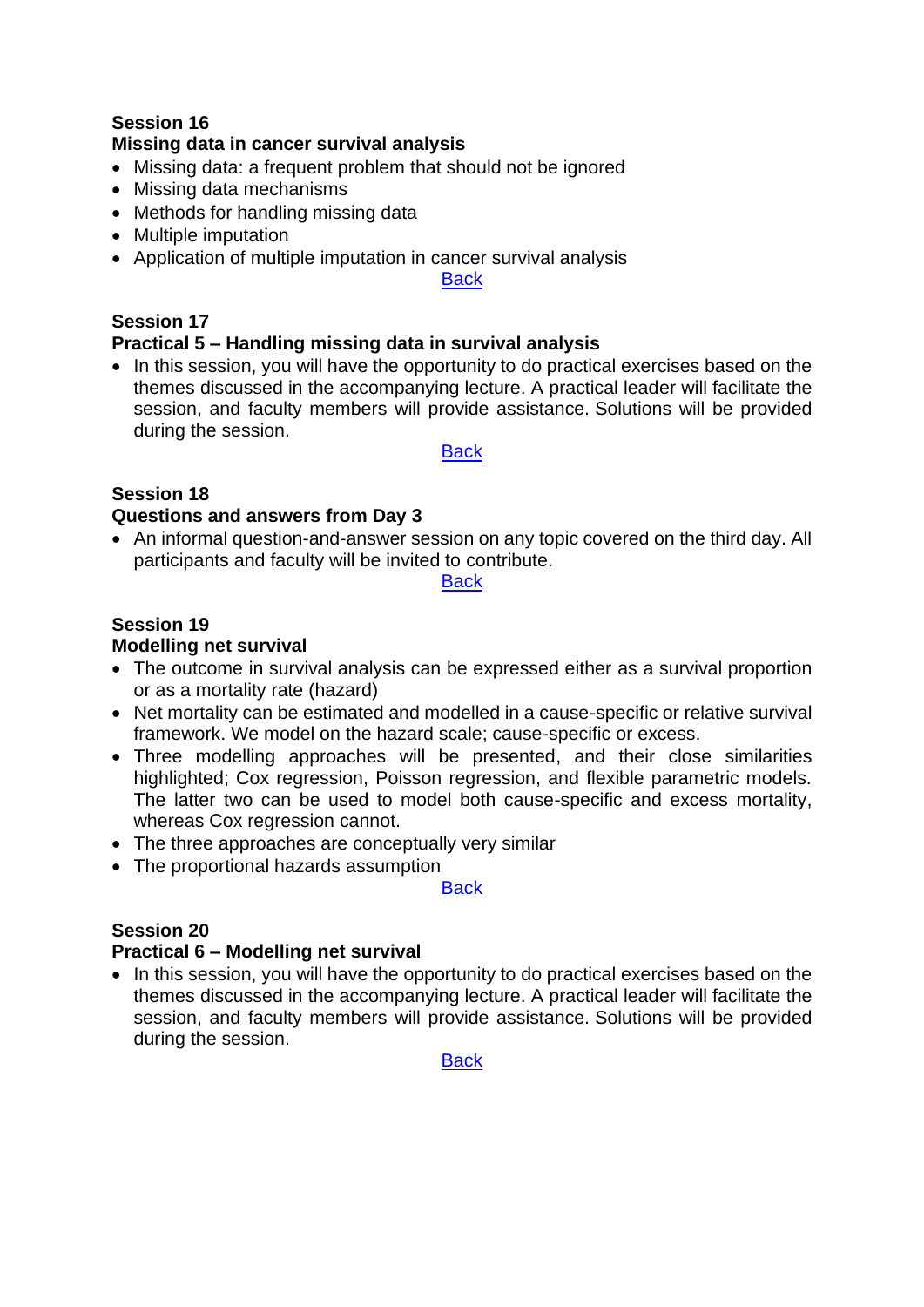## <span id="page-7-0"></span>**Session 21 Secondary measures of cancer survival**

- Cure models
- Estimating the number of avoidable premature deaths
- Estimating loss in life expectancy

#### **[Back](#page-2-2)**

# <span id="page-7-1"></span>**Session 22**

## **Questions and answers from Day 4**

• An informal question-and-answer session on any topic covered on the fourth day. All participants and faculty will be invited to contribute

#### **[Back](#page-2-3)**

# <span id="page-7-2"></span>**Session 23**

# **Cancer survival – participants' case studies**

This session offers the opportunity for you to raise any question or practical problem in cancer survival research that you may have encountered, for open discussion with faculty and other participants.

#### **[Back](#page-2-4)**

### <span id="page-7-3"></span>**Session 24**

### **Net survival – non-parametric and modelled estimates**

- The link between non-parametric estimation and modelling
- Specific issues and pitfalls of relative survival

#### **[Back](#page-2-5)**

## <span id="page-7-4"></span>**Session 25**

## **Mortality-to-incidence ratio: not [a valid proxy for cancer survival](#page-7-1)**

- Mistaken in principle, misleading in practice
- Not comparable between cancers, countries or calendar periods, or by time since diagnosis
- Globocan and Global Burden of Disease estimates extrapolation and models
- The (1 M/I ratio) is indefensible as a proxy for cancer survival: no quality control, no correction for background mortality, no estimation of "cure", or of avoidable premature deaths, etc.

#### **[Back](#page-2-6)**

## <span id="page-7-5"></span>**Session 26**

## **International comparisons of cancer survival**

- EUROCARE, CONCORD and other international collaborative studies
- "Low-resolution", "high-resolution" and "patterns of care" studies
- Importance of centralised quality control and analysis
- Importance of appropriate life tables, statistical techniques and age-standardisation
- Impact of data quality and bias on the interpretation of international differences in survival
- Deployment of survival comparisons in national and international strategies for cancer control